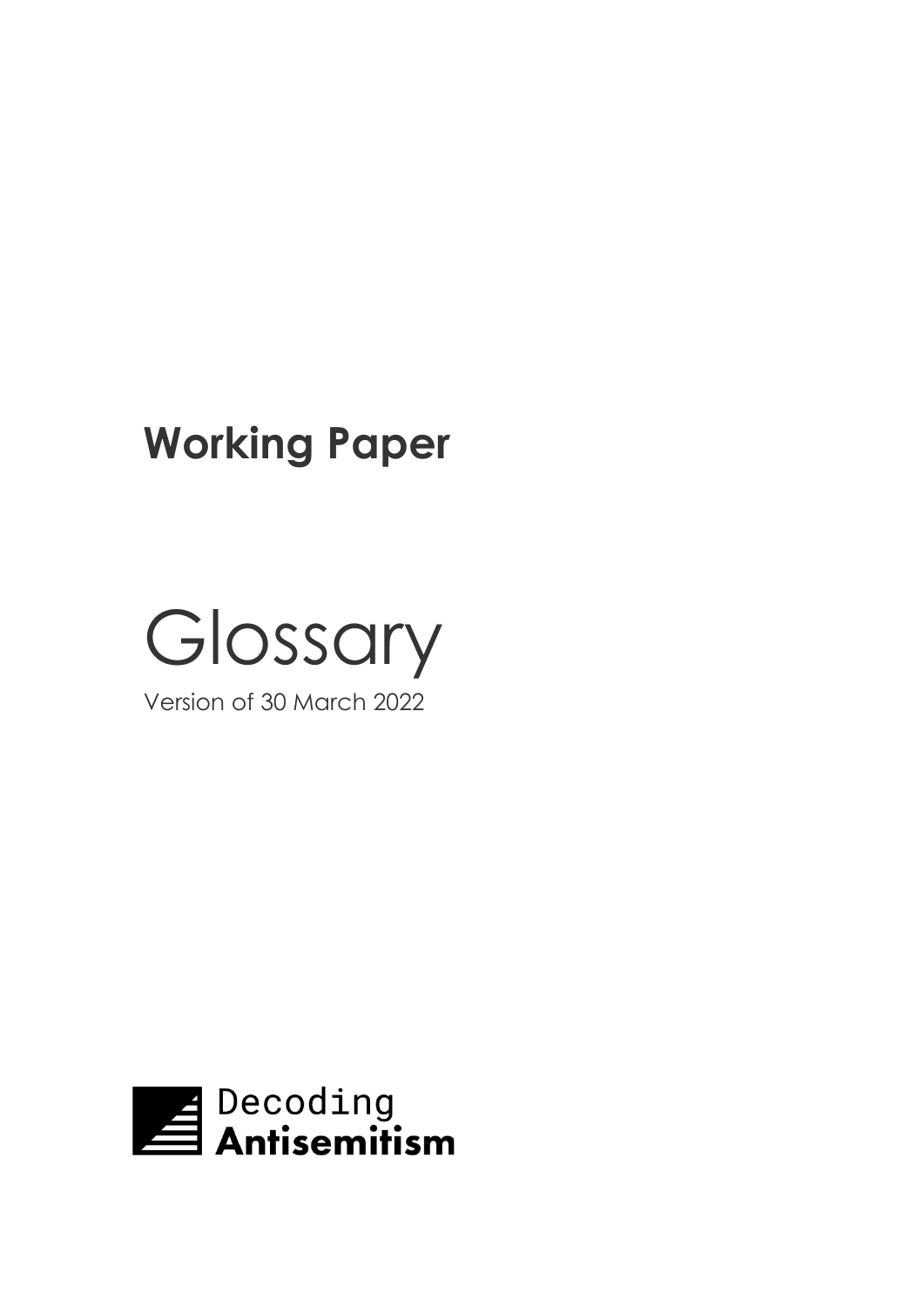## **Glossary**

Antisemitism is a complex, multifaceted belief system characterised by the hatred of Jews; throughout its over 2,000 years of existence, it has constantly mutated and adapted to circumstances.<sup>1</sup>

In research, four main forms of antisemitism are usually mentioned: Christian anti-Judaism;<sup>2</sup> racial antisemitism that emerged in the 19<sup>th</sup> century, grounded in pseudo-scientific racial doctrines and conspiracy theories about Jewish power;<sup>3</sup> secondary antisemitism, which developed in the post-Nazi Europe as a "defence mechanism" against guilt for the crimes of the Holocaust;<sup>4</sup> and Israel-related antisemitism.<sup>5</sup>

A **stereotype** generalises an ascribed characteristic to all members of a certain group. If a stereotype is associated with moral evaluations – and this is usually the case – corresponding attitudes towards the members of the outgroup are formed. If the evaluations are negative, we speak of prejudice.<sup>6</sup>

<sup>1</sup> Wistrich, Robert, 1992: *Antisemitism: The Longest Hatred.*

<sup>2</sup> Nicholls, William, 1993: *Christian Antisemitism. A History of Hate.*

<sup>3</sup> Poliakov, Leon, 1991: *Histoire de l'antisemitisme. Vol. 2 : L'Âge de la Science*; Taguieff, Jean-Pierre, 2002: "L'invention racialiste du Juif", *Raisons Politiques* 5 (1); Teicher, Amir, 2020: *Social Mendelism. Genetics and the Politics of Race in Germany.*

<sup>4</sup> Rensmann, Lens, 2017: "Guilt, Resentment, and Post-Holocaust Democracy: The Frankfurt School's Analysis of Secondary Antisemitism in the Group Experiment and Beyond", *Antisemitism Studies* 1 (1).

<sup>5</sup> Rosenfeld, Alvin, 2019: *Anti-Zionism and Antisemitism. The Dynamics of Delegitimization.*

<sup>6</sup> Bar-Tal, Daniel and Graumann, Carl (et al.), 1989: *Stereotyping and Prejudice.*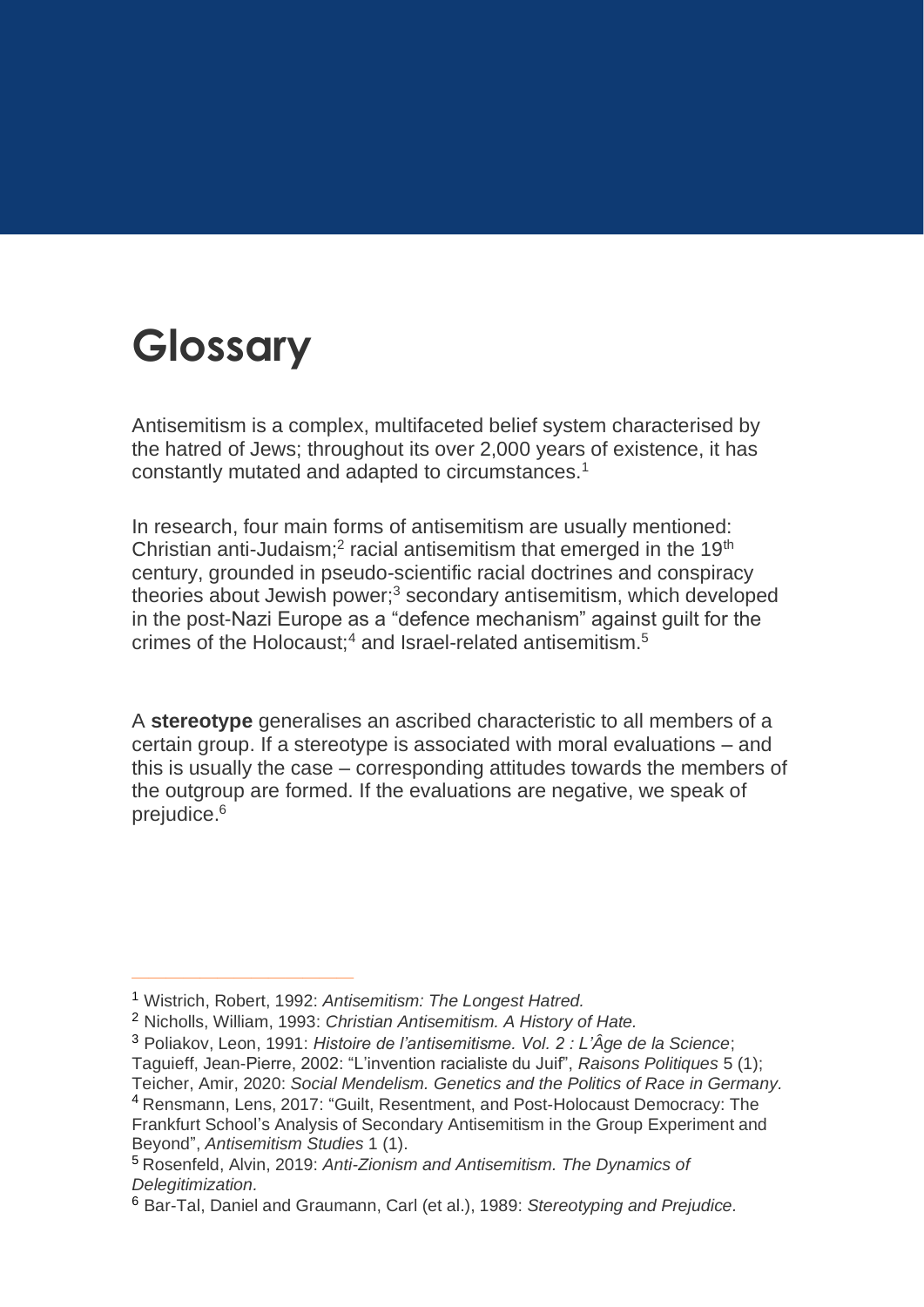Antisemitism is supported by a series of stereotypes, which represent a combination of two concepts (e.g. JEWS + POWER).<sup>7</sup> Concepts are mental units in our cognition that represent the basic elements of our thinking.<sup>8</sup>

The **basic concept** of antisemitism is the idea of JEWS AS THE OTHER. 9 Throughout history, different social and political groups (the emergent Christian faith, ethno-nationalism in the 19<sup>th</sup> century, certain strands of radical socialism) attempted to construct a sense of identity from the implacable opposition to the Jews. Depending on how the respective ingroup was defined, Jews could be portrayed as godless heretics, as stateless nomads or as exploitative plutocrats. This is also called a **construction of difference**, in which the Other (Jews in this case) is positioned as the representation or personification of the polar opposite of one's own values and position. "The Jew" functions therefore as the embodiment of a phantasmagorical "otherness"– an almost mythical figure, a folk devil that bears no resemblance to real, living Jewish people, and whose only purpose is to reinforce the sense of identity of the ingroup.<sup>10</sup>

This basic idea is the starting point for all the other concepts or stereotypes that ultimately constitute the imaginary world of antisemitism.

In religious antisemitism, Jews are accused of attacking the "Christian" body both symbolically – through the founding murder of Christ and rituals of host desecration – and physically – through the blood libel accusation or well-poisoning. In racial antisemitism, it is the *ethnos,* the race or the state that is threatened by the dissolving influence of cosmopolitan Jewish elites who control the economy, the press and the corrupt political class. Secondary antisemitism also perceives Jews as a minority whose constant admonition stifles national pride and identity. Israel-related antisemitism draws on almost all previous topoi, but adds a few new ones (such as accusations of genocide or apartheid) to the repertoire.

Jews can receive the most diverse and also contradictory attributions. For example, depending on one's own political position, they can be regarded

<sup>&</sup>lt;sup>7</sup> Since stereotypes are phenomena that exist on the conceptual, i.e. mental, level and can be reproduced using language, stereotypes are given in small caps in accordance with the conventions of cognitive linguistics.

<sup>8</sup> Schwarz-Friesel, Monika & Reinharz, Jehuda, 2017: *Inside the Antisemitic Mind: The Language of Jew-Hatred in Contemporary Germany.*

<sup>9</sup> Lyotard, Jean François, 1990: *Heidegger and the Jews.*

<sup>10</sup> Holz, Klaus, 2005: "Die Gegenwart des Antisemitismus. Islamische, demokratische und antizionistische Judenfeindschaft"; Zukier, Henry, 1996: "The Essential 'Other' and the Jew: From Antisemitism to Genocide", *Social Research* 63 (4).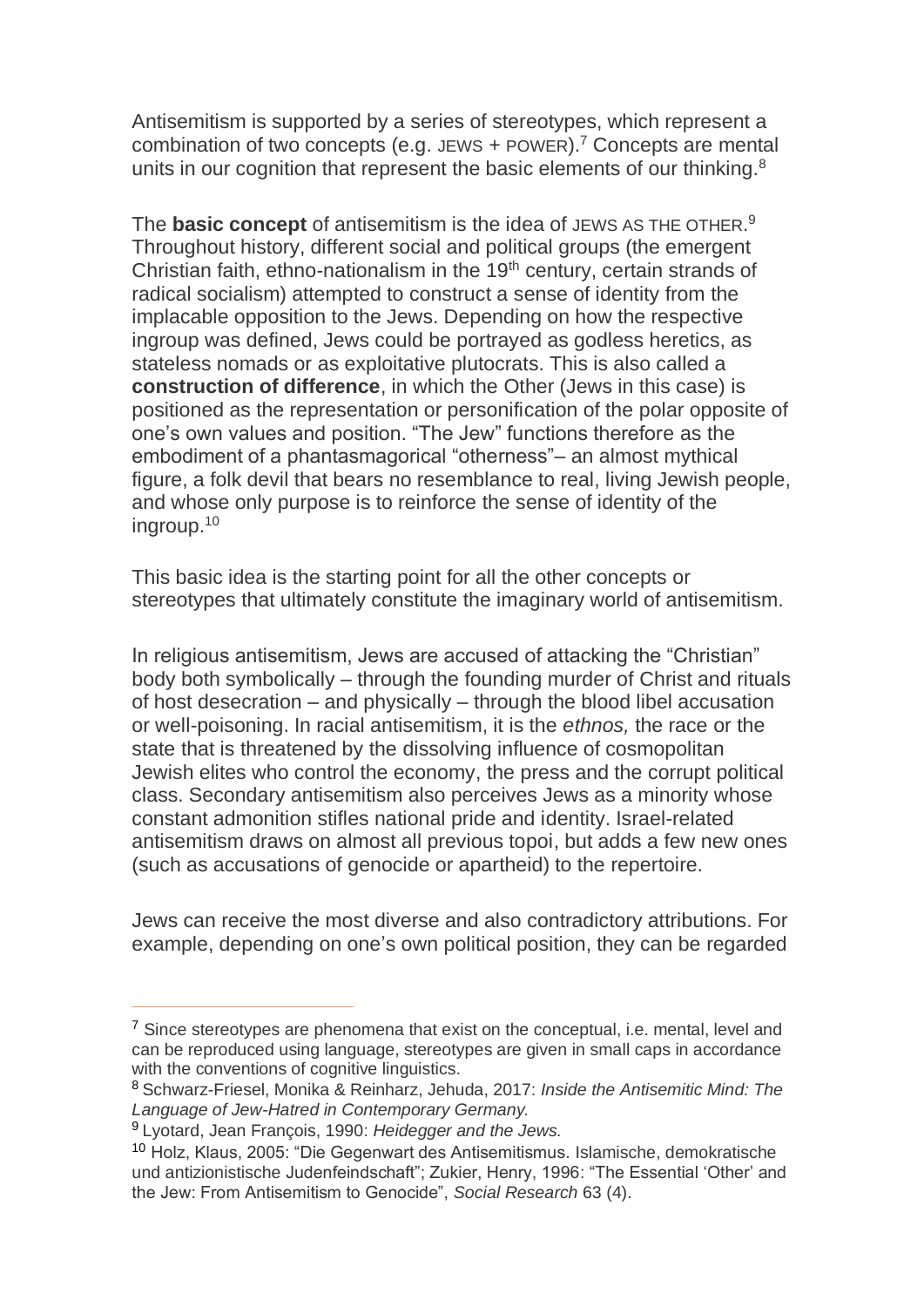as the force behind communism, or the secretive masterminds of global capitalism.

**Continuities** of stereotypical attributions can be identified when the stereotype of the Jewish banker becomes that of a "Jewish lobby" seeking control of national governments – or the imagined power and influence of the Israeli state across the whole world. In the same way, the idea of Jewish greed was able to adapt itself after 1945 into the claim that Jews had turned Holocaust memory into a profitable industry. And the image of Jewish wickedness and immorality was updated in the context of an awareness of both Nazi and colonial crimes, in such a way that the nature and actions of the Jewish state were equated with these historical atrocities.

In our research project, we start from a **conceptual repertoire** that includes both classic and updated **stereotypes** and more recent **analogies** (Nazism, colonialism, apartheid), as well as **discourse practices** – such as relativisation or even denial of the Holocaust or of antisemitism, or delegitimization of the state of Israel. We have mapped this repertoire based on the findings of research into antisemitism and adapted to the discourses and nuances identified online.

We use the **IHRA definition of antisemitism.**<sup>11</sup> However, this definition remains too general on the content level and must be operationalised for corpus analyses such as the one we are conducting in this project.

In addition to the conceptual dimension, the **linguistic dimension**, which is ignored by the IHRA definition, is decisive. How is a stereotype reproduced? By means of puns, metaphors and jokes? What is the chain of inferences according to which a certain conceptual meaning can be derived from an utterance?

For example, in our first Discourse Report we examined web debates on the Jewish investor and philanthropist George Soros and found that users suggestively tweak his name via puns such as "\$oro\$" or use metaphors to accuse him of greed or wealth ("[his eye bags] are money bags"). Users also resort to coded language that requires prior historical or cultural knowledge: an implicit death wish such as "Someone needs to give Soros a 'shower'" functions as an allusion to the gas chambers. Our analysis explores the ways that writers use so-called indirect speech acts such as rhetorical questions ("Did he pay for the interview?") or irony ("Yes, Jews have always been so charitable;)"). In relation to Israel, for example, is the Nazi analogy realised via a direct comparison (along the

<sup>11</sup> [What is antisemitism? | IHRA.](https://holocaustremembrance.com/resources/working-definitions-charters/working-definition-antisemitism)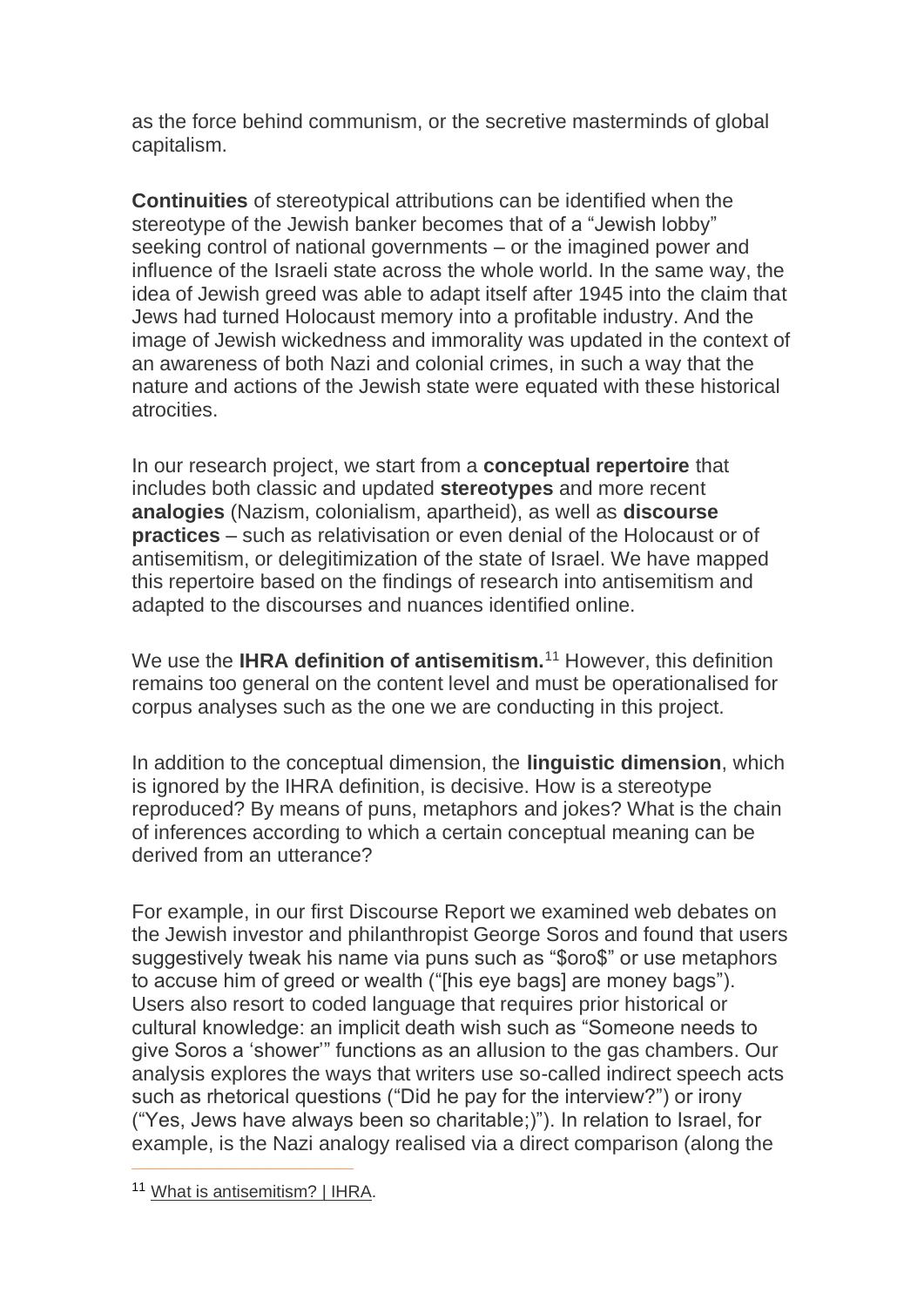lines of *X is like Y*), or via an allusion in which a word or phrase is used outside of its proper historical context in order to reinforce a point context (as in "the final solution of the Palestinian question")?<sup>12</sup>

This linguistic dimension represents the second level of our work. In order to accurately map the distribution and the latest trends of antisemitic discourses in digital spaces, we need to better take into account indirect or coded verbalisations of stereotypes, analogies or speech acts such as calls for violence or murder. The first corpus analyses in the three country teams of the project already highlighted that only a small part of web comments are characterised by clear references to antisemitic concepts. The majority of utterances rely on implicitness, to a greater or lesser degree, requiring the use of coded language, context and world knowledge.<sup>13</sup>

Furthermore, these language-related analyses can be used to draw conclusions about how socially accepted the respective concept is in a language community. Processes of "mainstreaming" of extremist ideas have increasingly been the focus of inquiry in academic literature. With ample data from real-world internet debates, our research tracks how antisemitic concepts – from conspiracy theories to various analogies such as Nazi or apartheid comparisons – have to navigate and "negotiate" around social norms, using euphemisms, dogwhistles and implicitness. But they can secure acceptability in discourse, at which point they will appear in much more direct, explicit utterances, without fear of sanctions. What forms of justification and reinterpretation can be discerned? Discourse is also dynamic: how are stereotypes grouped together? Do certain concepts merge and evolve?

These considerations are not only important with regard to the language used, but also of images and/or **text-image relations**, known as multimodal units. Imagery of all kinds plays an increasingly important role in web communication in particular and is taken into account in our detailed analyses of comment sections.<sup>14</sup>

<sup>12</sup> Becker, Matthias J., 2021: *Antisemitism in Reader Comments: Analogies for Reckoning with the Past.*

<sup>13</sup> Becker, Matthias J. & Troschke, Hagen, 2022: *How Users of British Media Websites Make a Bogeyman of George Soros.*

<sup>&</sup>lt;sup>14</sup> See Machin, David and Van Leeuwen, Theo, 2016: "Multimodality, politics and ideology", *Journal of Language and Politics*, 15(3); Mohit Chandra and Dheeraj Pailla (et al.), 2021: "Subverting the Jewtocracy: Online Antisemitism Detection Using Multimodal Deep Learning" in 13<sup>th</sup> ACM Web Science Conference 2021 (WebSci '21). Association for Computing Machinery, New York, NY, USA, 148–157. DOI: [https://doi.org/10.1145/3447535.3462502.](https://doi.org/10.1145/3447535.3462502)